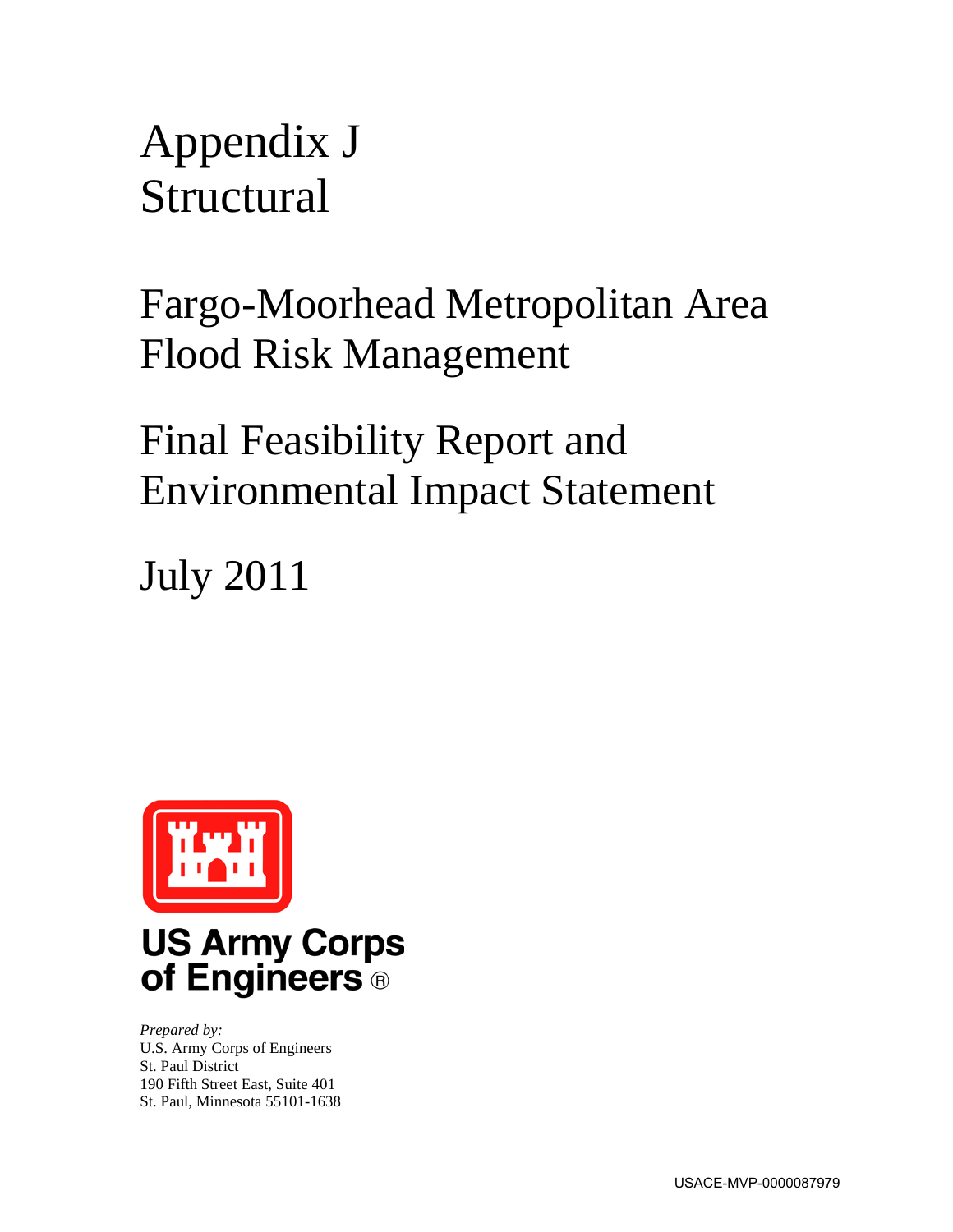This page intentionally left blank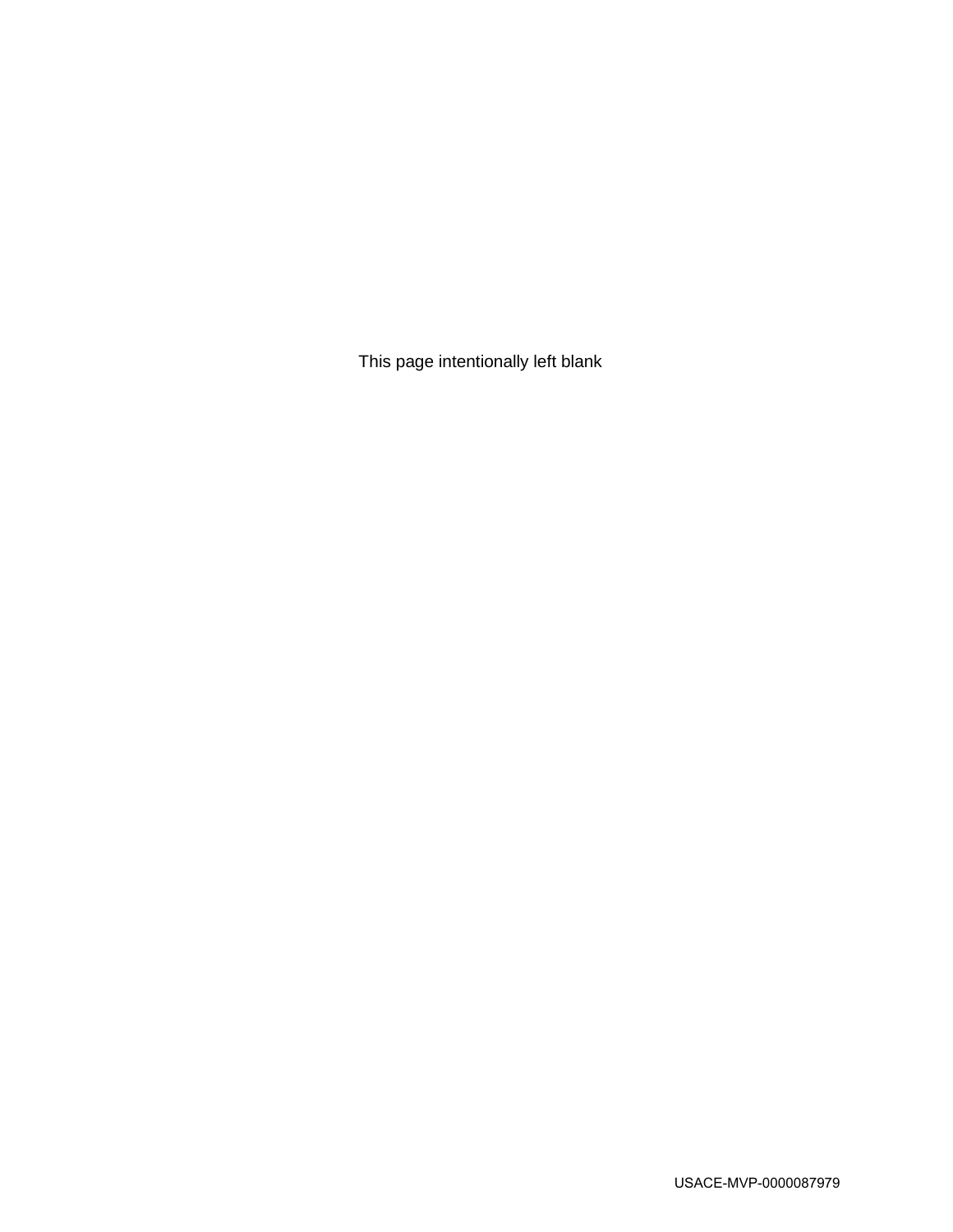# **FARGO-MOORHEAD METRO FLOOD RISK MANAGEMENT PROJECT,**

# **FEASIBILITY STUDY, PHASE 4**

# **STRUCTURAL SUMMARY**

#### **APPENDIX J**

#### **PURPOSE**

The following cover the description and selection of the major structural features in the project. The primary objective of this effort was to determine feasibility of design and establish reasonable quantities for the baseline cost estimate. The level of design was conducted to sufficient detail to attain the objective. There are Bridges Appendix E and Hydraulic Structures Appendix F included in Attachment 5. The contents of these appendices are summarized in the following paragraphs:

#### **DESIGN AND ANALYSIS OF STRUCTURAL FEATURES**

#### **BRIDGES SUMMARY**

The F-M Metro Flood Risk Management Project Feasibility Study, Phase 4 includes the evaluation of two diversion concepts. These include the Minnesota Diversion alternative (Federally Comparable Plan – FCP) and the North Dakota Diversion alternative (Locally Preferred Plan – LPP). This section documents the preliminary bridge design procedure used to develop cost estimates and preliminary bridge layout drawings for the two diversion alternatives under consideration, see Attachment 5, Appendix E. The two diversion alternatives require differing amounts of bridges as follows:

| <b>Alignment</b> | No. of Highway Bridges | No. of RR Bridges |
|------------------|------------------------|-------------------|
| <b>FCP</b>       |                        |                   |
| I PP             | 19                     |                   |

(Crossings at divided highways such as I-94 are counted as two bridges) The following table shows the locations of the bridges for each of the alignments.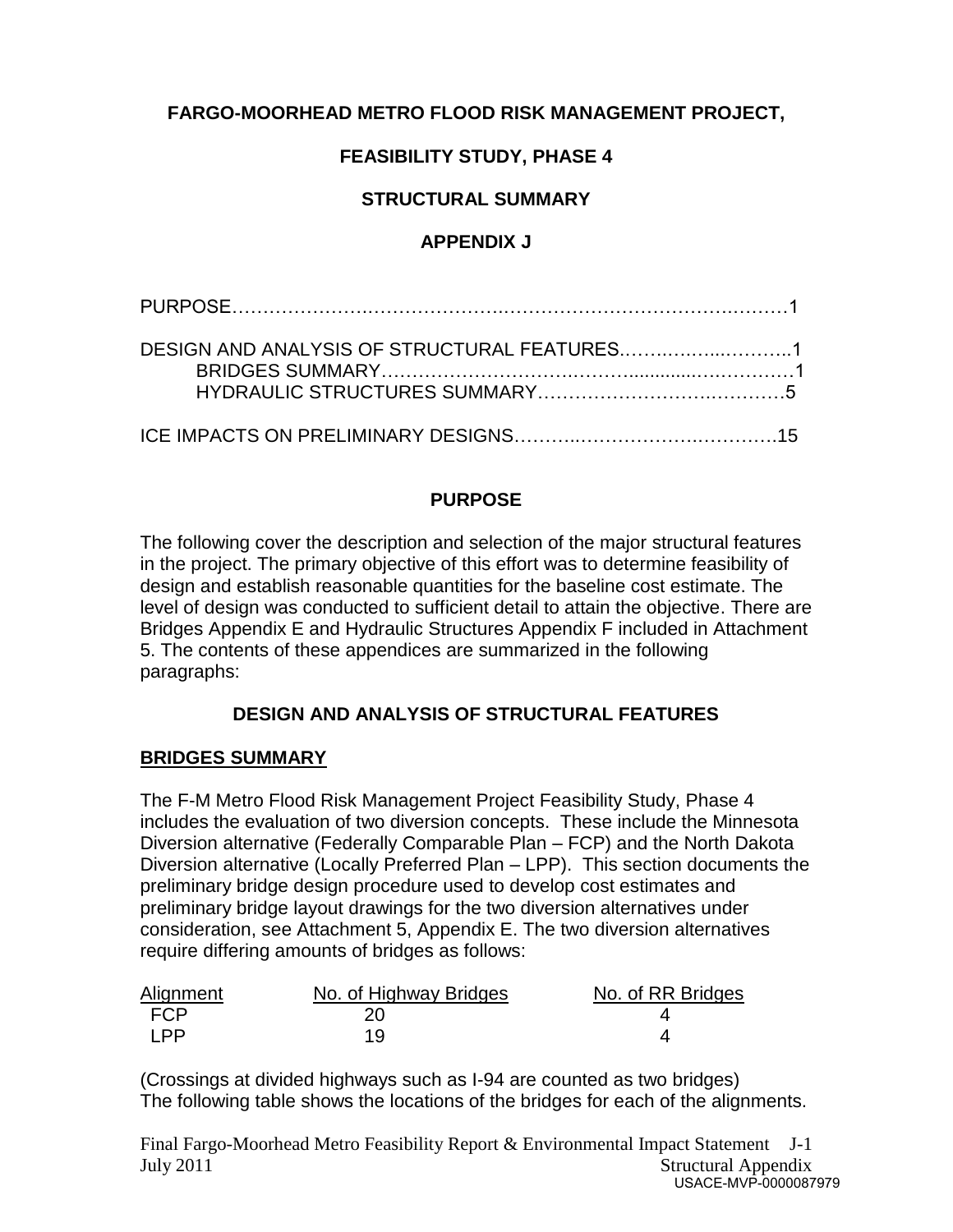#### **BRIDGE LOCATIONS**

#### **FCP** LPP

\* Interstate 29 (SB) County Highway 81 (South) \* Interstate 29 (NB) lnterstate 29 (NB-South) + 110th Avenue S Interstate 29 (SB-South) State Highway 75 (South) 48th Street SE RR Bridge 4 near Hwy 75 South 170th Avenue SE 80th Avenue S **RR** Bridge 4 near 46th Street N 60th Avenue S 46th Street SE CSAH 52 44th Street SE RR Bridge near CSAH 52 41st Street SE 50th Avenue S **Interstate 94 (EB)** Interstate 94 (EB) Interstate 94 (WB) Interstate 94 (WB) RR Bridge 3 near I-94 RR Bridge 2 @ Dilworth Yard 36th Street SE US Highway 10 (EB) 33rd Street SE 28th Avenue N 31st Street SE 57th Avenue N 28th Street SE CR 14 Interstate 29 (SB-North) 90th Avenue N **Interstate 29** (NB-North) 100th Avenue N RR Bridge 1 near Co Hwy 81 State Highway 75 (North) County Hwy 81 (North) RR Bridge 1 near Hwy 75 North 25th Street SE 110th Avenue NW 173rd Avenue SE 15th Street NW

US Highway 10 (WB) RR Bridge 2 near 33rd Street SE

\* Wild Rice breakout channel

+ Auxiliary channel

# **DESIGN BASIS**

The conceptual bridge designs were developed in accordance with the following specifications and manuals: AASHTO LRFD Bridge Design Specifications, Current Edition; Current MnDOT LRFD Bridge Design Manual; Current NDDOT LRFD Bridge Design Manual.

The superstructures for all of the bridges are of prestressed concrete girders with cast in place concrete decks. Steel plate girder superstructures were evaluated for comparison, but were found to be more costly than the prestressed concrete bridges, and therefore, are not presented here. The substructures consist of concrete wall piers and concrete abutments supported on steel H-piling. The pile termination elevation was assumed to be approximately 100 feet below existing grade, which is consistent with typical bridges in the area. A typical section and elevation views of the bridge structures are included in Plates 1 through 11 of Attachment 5, Appendix E.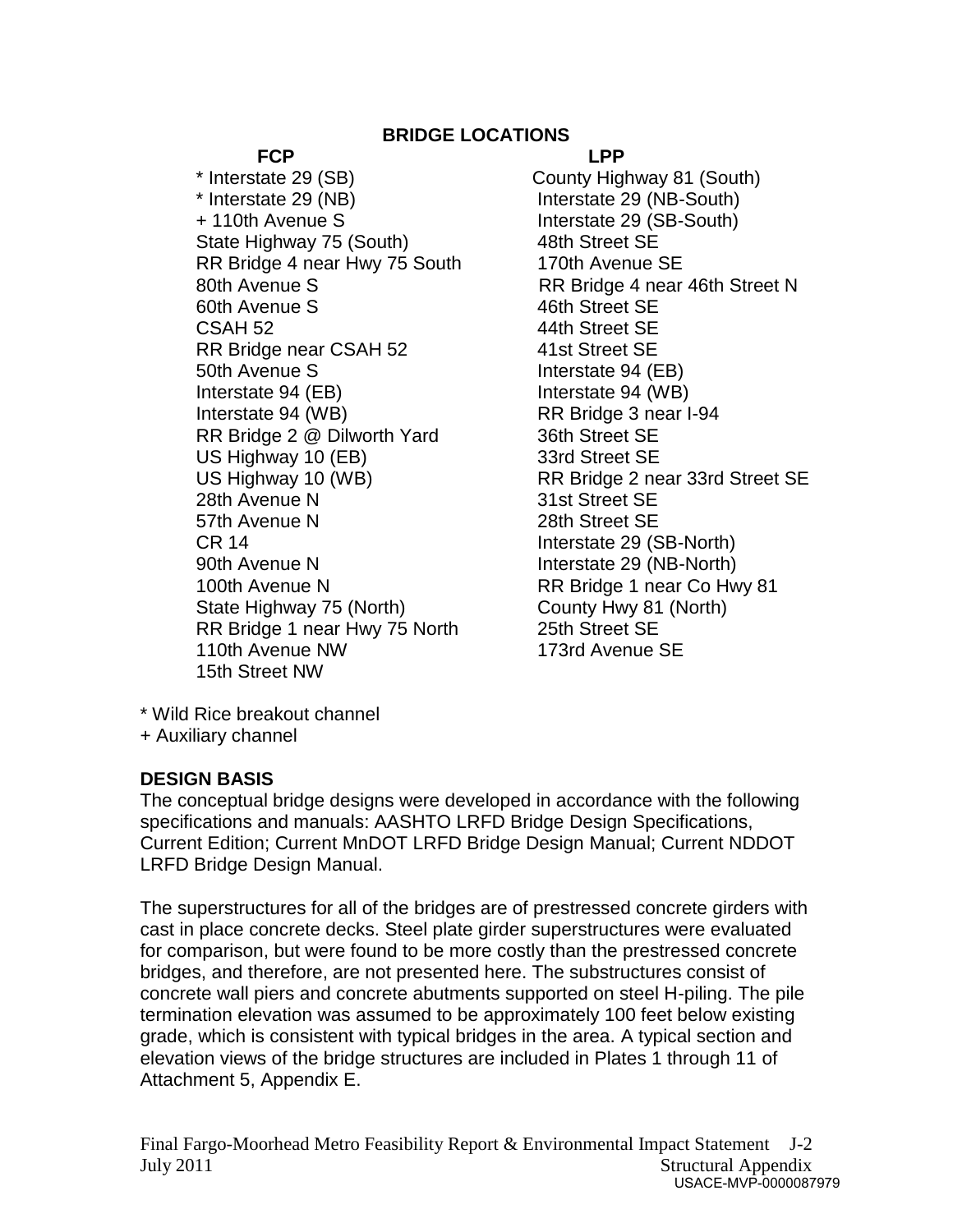Approach costs were estimated based on raising the roadways to tie into the proposed bridge elevations. Minimum vertical and horizontal (if applicable) curves were designed and fill quantities were estimated based on the difference between proposed and existing grades. Pavement, guardrail, aggregate base, embankment, and other misc. costs were included in the estimates.

Preliminary designs were performed for each type of bridge (based on roadway classification) for both the FCP and LPP alternatives.

The bridge types and associated width are as follows:

MN Divided Highway (I-94 and US 10) 42' clear roadway MN State Highway **All and State Highway** 48' clear roadway MN Local Roads **32'** clear roadway ND Divided Highway (I-29 and I-94) 40' clear roadway ND Local Roads 28' clear roadway

#### **BRIDGE LENGTH DETERMINATION**

Bridge lengths were calculated for each bridge location for each of the alternatives using Excel spreadsheets. The bridge lengths were based on the channel bottom width and elevation, channel slopes consistent with the rest of the channel geometrics (7:1 slopes, bench, then 7:1 slopes), and the estimated deck elevation. The deck elevation was computed by taking the 500-year water surface elevation at the structure and adding freeboard and the superstructure depth. The freeboard was assumed to be 3'-0" and the superstructure depth was approximately 5'-5". The water surface elevations, channel bottom elevations, and existing ground elevations were taken from the HEC-RAS models provided by Moore Engineering, Inc.

For some bridge locations, the calculated deck elevation was lower than the existing ground elevation. In those cases, the bridge length was based on matching the bridge deck elevation to the existing ground elevation.

Exhibit A shows the Bridge Length Determination spreadsheets for the Minnesota Diversion (FCP) and North Dakota Diversion (LPP) alternatives. The calculated bridge lengths were averaged and rounded to the nearest 20 feet.

#### **COST BASIS**

A detailed cost estimate was performed for two bridges of varying length and span counts to establish an average superstructure unit cost per square foot of bridge deck. The superstructure unit cost for each bridge type was then applied to the bridge widths and lengths determined for each bridge location. Site specific pier costs were calculated and added to the superstructure cost to account for the various pier heights and span counts found at each bridge. Pier heights for each bridge were assumed to be the same independent of channel slope to be conservative for estimating. The quantities used in the detailed cost estimates were estimated using an Excel spreadsheet, with estimated

Final Fargo-Moorhead Metro Feasibility Report & Environmental Impact Statement J-3 July 2011 Structural Appendix USACE-MVP-0000087979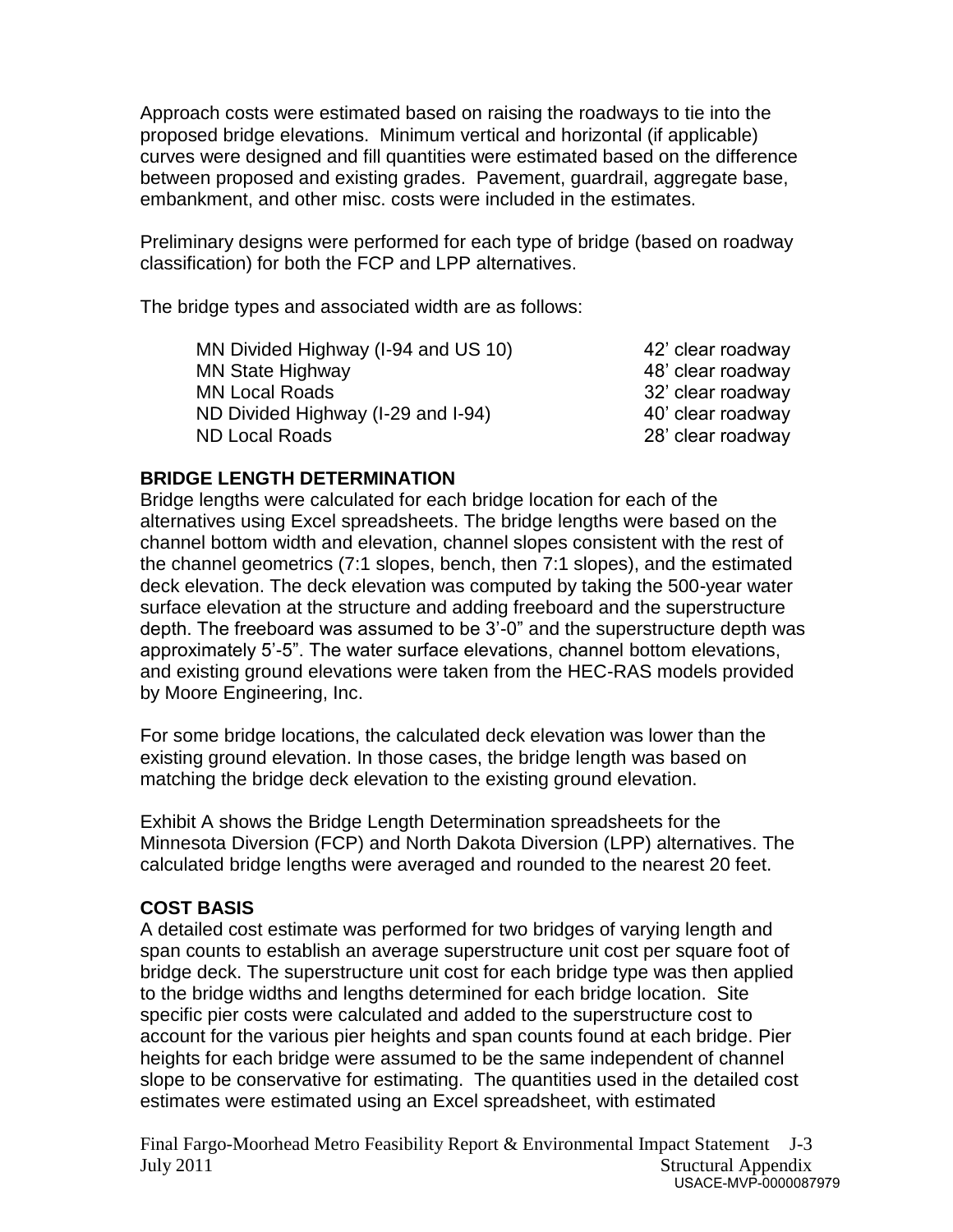dimensions of all of the bridge components. The unit prices used in the detailed cost estimates were based on recent average bid prices obtained from websites of the Minnesota and North Dakota Departments of Transportation. See Exhibit B for a Detailed Cost Estimate example spreadsheet.

### **RAILROAD BRIDGE COST ESTIMATES**

The railroad bridge locations for both the Minnesota Diversion (FCP) and North Dakota Diversion (LPP) Alternatives are listed in the above table for reference only. The costs estimates associated with these structures were developed separately and are included in Attachment 5, Appendix G, the Cost Appendix.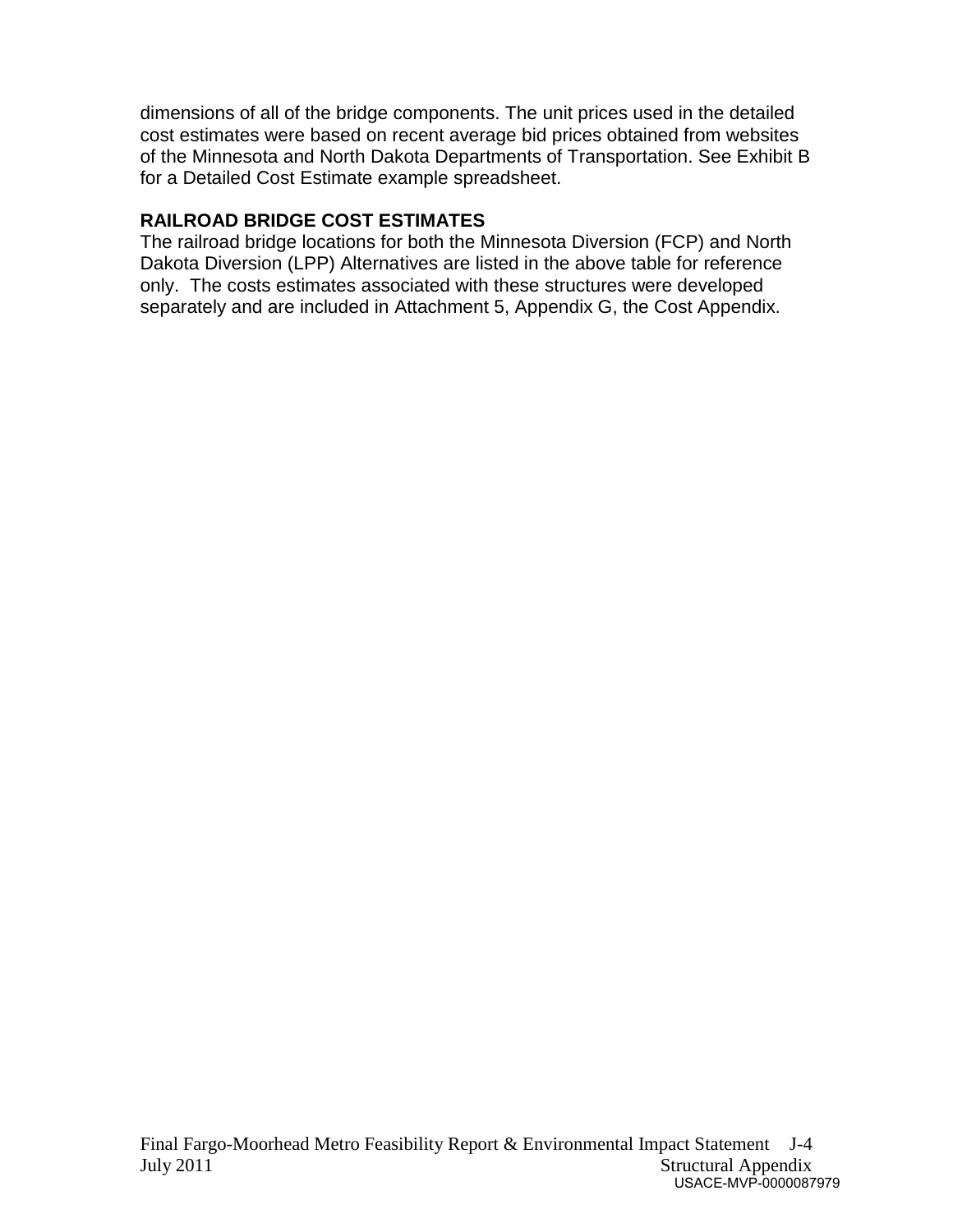### **HYDRAULIC STRUCTURES SUMMARY**

#### **INTRODUCTION**

This Appendix F of the February 28, 2011 submittal (Phase 4 report) represents an updated and revised version of the Appendix F included in the August 6, 2010 submittal (Phase 3 report). The updates and revisions have been driven by design modifications primarily associated with changes to the hydrology and hydraulic modeling. The updates and revisions presented include staging of water upstream of the Diversion Channel, construction of an engineered storage area, more detailed hydraulic modeling including use of a HEC-RAS unsteady flow model for project feasibility design, revised hydrology (in particular, for the ND tributaries: Wild Rice River, Sheyenne River, Maple River, Lower Rush River and Rush River), additional fish passage and ice control considerations, new geotechnical information and analysis, different structural design criteria, and enhanced grading development of the hydraulic structures. Furthermore, the updates and revisions incorporate the majority of the comments received from the U.S. Army Corps of Engineers (USACE) Project Delivery Team (PDT), USACE Agency Technical Review (ATR), USACE Independent External Peer Review (IEPR), the City of Fargo (North Dakota), the City of Moorhead (Minnesota), and the Natural Resources Agencies.

This Appendix F of the Phase 4 report presents the feasibility design of the major hydraulic structures required for two alternatives:

- Minnesota Short Alignment 35,000 cfs Alternative (MN Short 35K), Federally Comparable Plan (FCP); and
- North Dakota East Alignment, Locally Preferred Plan (LPP).

The FCP alternative corresponds to a target diversion flow (35,000 cfs when the 500-yr flood event occurs in the Red River of the North) and no staging or storage upstream of the diversion works, which results in some impacts on flood levels downstream of the diversion (henceforth referred to as downstream impacts). Hydraulic structures along the FCP were not redesigned during Phase 4. Feasibility designs of the FCP presented in this Appendix F refer to Phase 3 hydrology using a HEC-RAS steady flow model and are included for completeness. The LPP alternative corresponds to target stages (water surface elevations) at the U.S. Geological Survey (USGS) gage in Fargo for specific design flood events in the Red River of the North, but including staging and storage immediately upstream of the diversion works to eliminate downstream impacts. The major hydraulic structures included in the two alternatives are presented in Table F1, and their approximate locations are presented in Figure F01.

The design presented here has been carried out to a feasibility level using general hydrologic, hydraulic, environmental, geotechnical, structural and civil design considerations. Given the constraints imposed by the amount and quality of the information available and the timeframe to complete the feasibility study of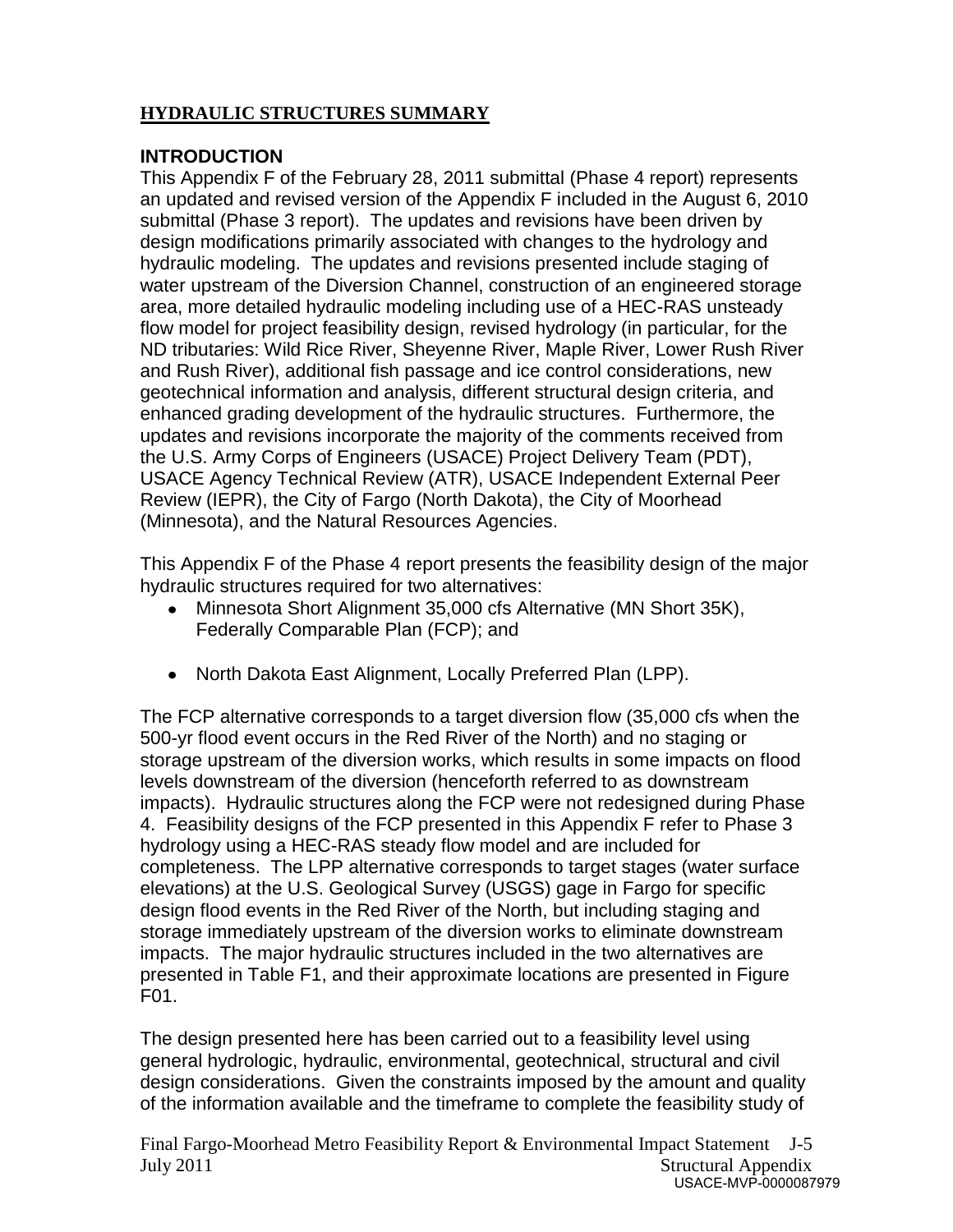the project, these designs are deemed sufficient to develop Class 3 cost estimates (see Appendix G) for congressional budgetary appropriation per USACE Engineer Regulation ER 1110-2-1302. However, it is acknowledged that additional investigations on fish passage, ice engineering and sediment transport; future updates to the hydrology; refinements of the HEC-RAS unsteady flow model; physical modeling of some of the hydraulic structures; detailed structural design; and additional site specific information (e.g., topography, soil borings, soil mechanics laboratory tests, field-scale pile driving tests) that become available for further evaluation of the alternative selected in the next stage of study and design may result in changes to the proposed configuration and functioning of the hydraulic structures.

#### **Federally Comparable Plan (FCP)**

The following information regarding the FCP was previously presented as part of Appendix F in the Phase 3 report, and is included here for completeness. The FCP results and hydraulic structure designs discussed below refer to the HEC-RAS steady flow models developed as part of the Phase 3 feasibility analysis.

Section F2.1 of Appendix F (included in attachment 5) discusses the feasibility design of the Control Structure and Fishway on the Red River of the North and Inlet Structure of the Diversion Channel for the FCP. The flows to divert from the Red River of the North into the FCP Diversion Channel for the Year 0, 25 and 50 hydrology are presented in Figure F17, whereas the general layout and cross sections of these diversion structures are presented in Drawings S-401 through S-405.

Section F2.1 also discusses the feasibility design of the Outlet to the Red River of the North from the FCP Diversion Channel. The general layout of this structure is presented in Drawing S-406.

# **Control Structure on Red River of the North, (FCP)**

The general design considerations discussed below also apply to the Red River Control Structure for the LPP.

For the FCP, a Control Structure located on the Red River of the North immediately downstream of the Inlet Structure of the Diversion Channel is necessary to limit the amount of water flowing into the Protected Area (i.e., the Cities of Fargo, ND and Moorhead, MN). Another design goal for this structure is to avoid increasing water surface elevations upstream in the Red River of the North for the 100-yr and 500-yr flood events, while minimizing differences in water surface elevations between existing conditions and with-project for smaller flood events. Because of the former consideration, using gates that are raised from the bottom of the Red River of the North, as in the Manitoba Floodway, is not a feasible option. Maintaining the rating curve upstream of the diversion would help to keep the observed (natural) runoff storage in the floodplain upstream of the study area, and consequently, to keep the associated peak flow attenuation effect. In addition, maintaining the rating curve upstream of the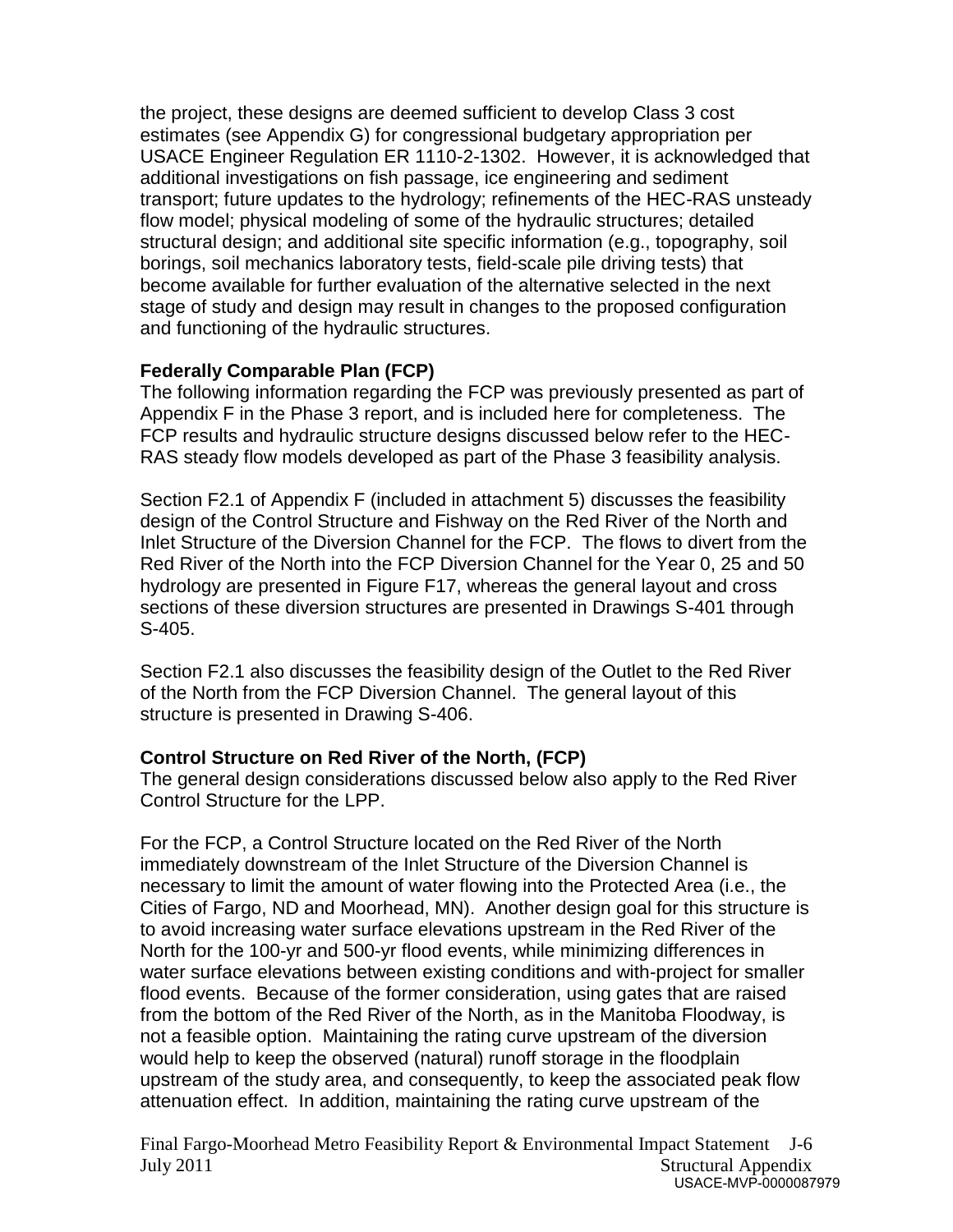diversion should help to reduce the potential for adverse morphologic impacts in the Red River of the North (e.g., development of head cutting along the main channel as a result of increased flow velocities due to stage reduction without discharge reduction). See attachment 5, Appendix F, Section F2.1.1, for detailed discussion and description of the design.

#### **Fish Passage on Red River of the North, (FCP)**

The general design considerations discussed below also apply to the fish bypass channel on the Red River of the North for the LPP.

Fish passage consisting of multiple parallel channels of alternating pools and riffles would allow fish to move upstream of the Control Structure for flows up to the 50-yr flood event on the Red River of the North. Additional details, tables, and figures regarding the design of fish passages at the FCP Control Structure are presented in Exhibit G. See attachment 5, Appendix F, Section F2.1.2, for detailed discussion and description of the design.

### **Inlet Weir on Red River of the North, (FCP)**

The configuration of the Inlet Structure on the Diversion Channel depends on the configuration of the Red River Control Structure. Different combinations of proposed configurations for these two hydraulic structures are presented in Exhibit B, including a qualitative assessment of the advantages and disadvantages of each concept in terms of hydraulic performance, handling of flood flows and low flows, potential environmental impacts, permitting, and operation and maintenance. For this feasibility design, the concept selected for the Inlet Structure on the Diversion Channel is the one that (when combined with the Red River Control Structure) would better accomplish the project goals outlined above. This concept consists of a passive (i.e., no gates or movable parts) compound weir with a crest elevation approximately 0.5 ft above the water surface elevation for the 3.6-yr event (9,600 cfs). The compound weir has been selected to maximize diversion efficiency for the different return periods analyzed while not modifying flood elevations upstream of the Control Structure. See Attachment 5, Appendix F, Section F2.1.3, for detailed discussion and description of the design.

#### **Outlet to Red River of the North, (FCP)**

Similar to the design for the Breckenridge Diversion Project, the Outlet of the FCP Diversion Channel into the Red River of the North consists of riprap over approximately the downstream 300 ft of the Diversion Channel. See Attachment 5, Appendix F, Section F1.1.4, for detailed discussion and description of the design.

#### **Locally Preferred Plan (LPP)**

The feasibility design of the LPP hydraulic structures was developed together with the feasibility design of the LPP Diversion Channel (see Figures F02 and F04; or for more details see Consultant's Appendix C), such that the incorporation of staging and storage immediately upstream of the diversion works

Final Fargo-Moorhead Metro Feasibility Report & Environmental Impact Statement J-7 July 2011 Structural Appendix USACE-MVP-0000087979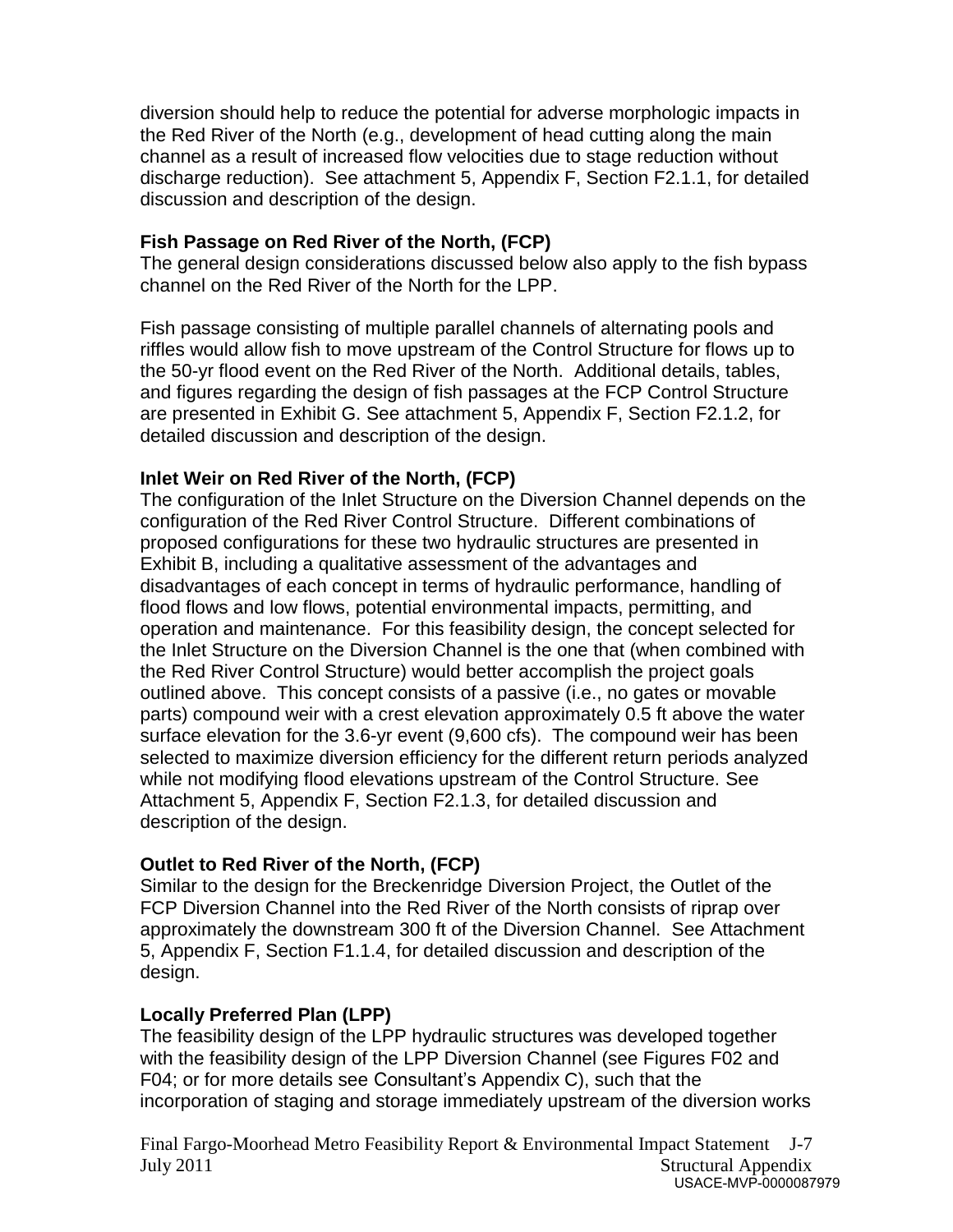(see Figure F03) would not only allow to meet the stages at the USGS gage in Fargo that were met in Phase 3 (i.e., project benefits in Phase 4 would be the same as in Phase 3), but would also help to eliminate downstream impacts. Thus, the overall concept of the LPP evolved from diversion only in Phase 3 to diversion and staging/storage in Phase 4.

#### **Control Structure on Red River of the North, (LPP)**

For the LPP, a Control Structure located on the Red River of the North immediately downstream of the Connecting Channel (but upstream of the confluence with the Wild Rice River) is necessary to limit the amount of water flowing into the Protected Area (i.e., the Cities of Fargo, ND and Moorhead, MN). Another design goal for this structure is to increase water surface elevations upstream in the Red River of the North during flood events, in order to eliminate downstream impacts. As indicated in Appendix C, one main objective of the Fargo Moorhead diversion project is to lower stages sufficiently on the Red River of the North to significantly reduce flood damages in the Protected Area and thus to provide benefits that would justify the relatively elevated project cost. Therefore, a great level of active control and management (through gates operation) of the flows that pass into the cities is warranted.

The configuration of the Red River Control Structure (and also that of the Wild Rice River Control Structure) depends on the configuration of the primary Diversion Inlet Structure (see Section F2.2.3). Different combinations of proposed configurations for these two hydraulic structures are presented in Exhibit B, including a qualitative assessment of the advantages and disadvantages of each concept in terms of hydraulic performance, handling of flood flows and low flows, potential environmental impacts, permitting, and operation and maintenance. For this feasibility design, the concept selected for the Red River Control Structure is the one that would better accomplish the project goals outlined above. This concept consists of a concrete gravity dam with three 50 ft-wide bays (other possible gates configurations are presented in Exhibit D), each including a lower ungated area and an upper gated area per bay (using primary tainter gates, and secondary bulkheads in case the tainter gates malfunction), and wingwalls. In addition, a gated secondary by-pass channel for fish passage (i.e., the fishway) will be located on one of the sides of the primary Control Structure. Following discussions with the USACE-PDT, the Control Structure is recommended to be built off the existing Red River of the North channel. See attachment 5, Appendix F, Section F2.2.1, for detailed discussion and description of the design.

#### **Fish Passage on Red River of the North, (LPP)**

A fish passage channel was designed to allow fish to travel from downstream to upstream of the Red River Control Structure when the gates are partially closed and flow velocities are very high at the primary bays. The fish passage would allow fish migration for flows up to the 50-yr flood event on the Red River of the North. Fish passages at the Red River Control Structure (and also at the Wild Rice River, Lower Rush River and Rush River) are designed with consideration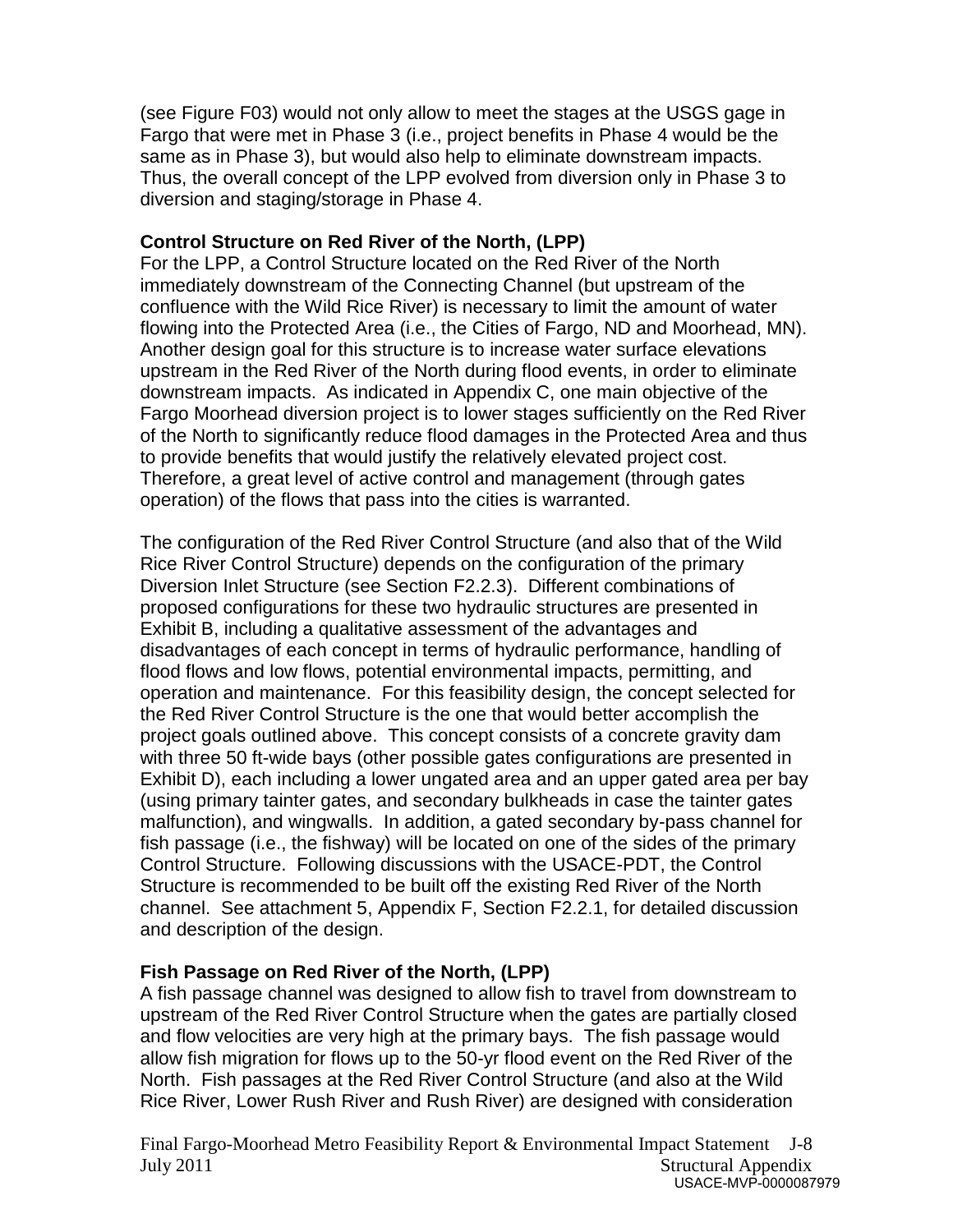to several criteria based on discussions with the USACE-Environmental, the Natural Resources Agencies, and the feasibility design in the USACE"s Lock and Dam 22 Fish Passage Improvement Project Implementation Report – Appendix H. See attachment 5, Appendix F, Section F2.2.2, for detailed discussion and description of the design.

### **Diversion Inlet Structure, (LPP)**

Because of the upstream staging required in the Phase 4 feasibility design, the Wild Rice River east and west weirs considered in Phase 3 have been dropped in Phase 4. It is also important to indicate that the Connecting Channel between the Red River of the North and Wild Rice River and the one between the Wild Rice River and the Diversion Inlet Structure are mostly intended to facilitate drainage during average flow to frequent flood events rather than to enhance hydraulic conveyance in these areas during the larger design floods. See Attachment 5, Appendix F, Section F2.2.3, for detailed discussion and description of the design.

### **Control Structure on Wild Rice River, (LPP)**

For the LPP, a Control Structure located on the Wild Rice River north (immediately downstream) of the Connecting Channel (but upstream of the confluence with the Red River of the North) is necessary to limit the amount of water flowing into the Protected Area (i.e., the cities of Fargo and Moorhead). The design goal for this structure is similar to that for the one on the Red River of the North, and the qualitative assessment of alternative concepts presented in Exhibit B also applies to this structure.

For this feasibility design, the concept selected for the Wild Rice River Control Structure is the one that would better accomplish the project goals, with the understanding that a single large pool will form upstream of the Control Structures at the Red River of the North and Wild Rice River, from which water will be diverted through the Diversion Inlet Structure into the LPP Diversion Channel. The concept for the Wild Rice River Control Structure consists of a concrete gravity dam with two 30 ft-wide bays (using primary tainter gates, and secondary bulkheads in case the tainter gates malfunction), and wingwalls. In addition, a gated secondary by-pass channel for fish passage (i.e., the fishway) will be located on one of the sides of the primary Control Structure. Following discussions with the USACE-PDT, the Control Structure is recommended to be built off the existing Wild Rice River channel. See Attachment 5, Appendix F, Section F2.2.4, for detailed discussion and description of the design.

# **Fish Passage on Wild Rice River, (LPP)**

A fish passage channel was designed to allow fish to travel from downstream to upstream of the Control Structure for flows up to the 50-yr flood event on the Wild Rice River. The feasibility design considerations used to size the fish passage facility on the Wild Rice River are very similar to those on the Red River of the North. Therefore, they will not be repeated here, except for some specifics applicable to this facility. Details, tables, and figures regarding the design of fish

Final Fargo-Moorhead Metro Feasibility Report & Environmental Impact Statement J-9 July 2011 Structural Appendix USACE-MVP-0000087979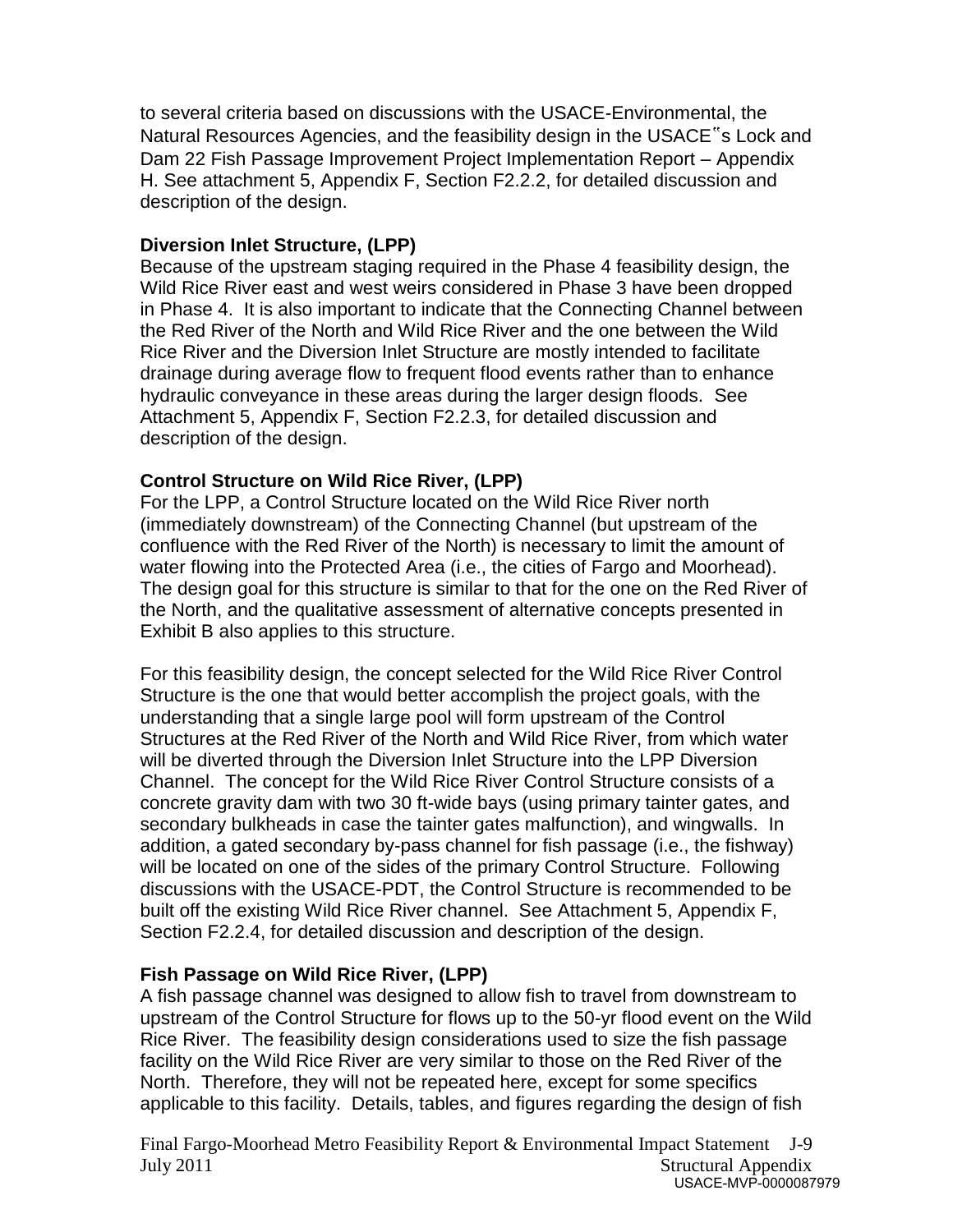passages at the LPP Control Structure are presented in Exhibit G. See Attachment 5, Appendix F, Section F2.2.5, for detailed discussion and description of the design.

**Diversion Channel Transition and Aqueduct at the Sheyenne River, (LPP)** A combination of three hydraulic structures is proposed at the LPP Diversion Channel crossing of the Sheyenne River; a transition on the Diversion Channel, and an aqueduct and a spillway on the tributary. An aqueduct structure was chosen for three main reasons: there is a significant difference in the elevations (approximately 15 ft) of the thalweg in the Sheyenne River and the invert of the Diversion Channel, local sponsors prefer to minimize the number of "active operation" structures, and it provides a good solution for fish and ice passage. One intention of these structures is to allow conveyance of the entire tributary flow into the Protected Area for flows up to the local 2-yr flood event in the Sheyenne River. Allowing flows up to the 2-yr event will minimize impacts to aquatic ecosystems, fish passage, sediment transport and channel morphology upstream and downstream of the proposed diversion. On the other hand, the other intention of these structures is to maximize diversion of tributary flows into the LPP Diversion Channel for flows larger than the local 2-yr flood event in the Sheyenne River. During these times when a portion of the flow is diverted, the structures will allow a fraction of the Sheyenne River flow (somewhat greater than the local 2-yr flow) to pass through the aqueduct to the Protected Area while maximizing flows diverted (through the spillway) to the diversion channel. See Attachment 5, Appendix F, Section F2.2.6, for detailed discussion and description of the design.

# **Spillway at Sheyenne River, (LPP)**

A weir spillway has been selected to divert waters from the tributary into the LPP Diversion Channel. The main design criteria used for designing the weir spillway are:

- The crest of the weir spillway will be set, as a minimum, at the water surface elevation on the tributary associated with the 2-yr local flood event, allowing the entire 2-yr flow to pass into the Protected Area of the tributary;
- The length of the weir spillway will be such to maximize diversion flows into the LPP Diversion Channel, hence to minimize the maximum flow into the Protected Area of the tributary during the occurrence of the 500-yr local flood event; and
- The weir spillway can maximize diversion flows from the tributary into the LPP Diversion Channel for coincidental events, when the anticipated head available could be less than for local events.

See Attachment 5, Appendix F, Section F2.2.7, for detailed discussion and description of the design.

# **Diversion Channel Transition and Aqueduct at Maple River, (LPP)**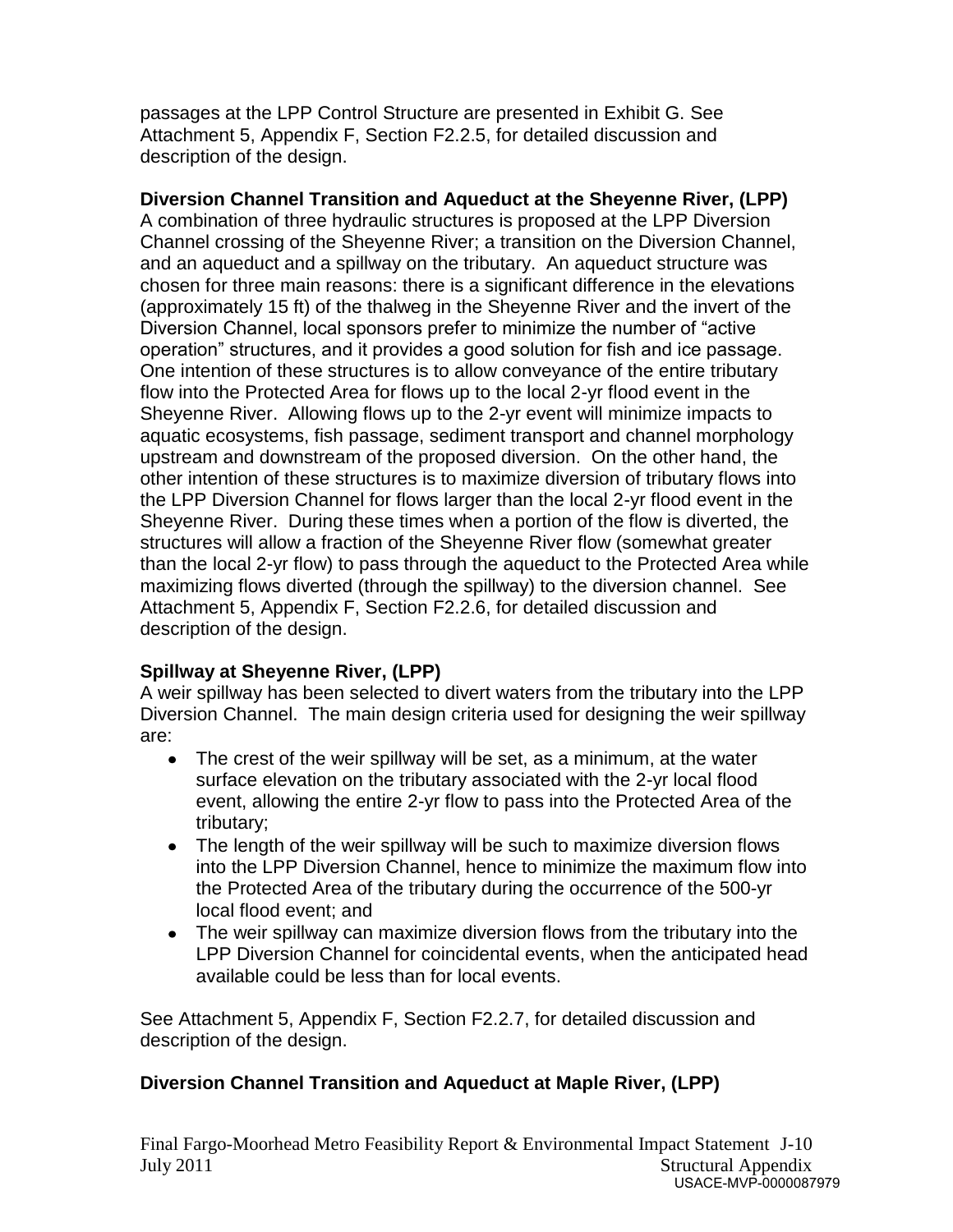A combination of three hydraulic structures is proposed at the LPP Diversion Channel crossing of the Maple River; a transition on the Diversion Channel, and an aqueduct and a spillway on the tributary. An aqueduct structure was chosen for three main reasons: there is a significant difference in the elevations (approximately 7 ft) of the thalweg in the Maple River and the invert of the Diversion Channel, local sponsors prefer to minimize the number of "active operation" structures, and it provides a good solution for fish and ice passage. One intention of these structures is to allow conveyance of the entire tributary flow into the Protected Area for flows up to the local equivalent 2-yr flood event in the Maple River. The term equivalent is used here because the 2-yr local flows along the Rush River and Lower Rush River are included in this quantity. The Lower Rush and Rush Rivers are entirely diverted into the Diversion Channel. Therefore, the 2-yr equivalent flow from those rivers (717 cfs combined) is added to the Maple River 2-yr local flow (970 cfs) to obtain the equivalent 2-yr local flow (1,687 cfs). Allowing flows up to the 2-yr event will minimize impacts to aquatic ecosystems, fish passage, sediment transport and channel morphology upstream and downstream of the proposed diversion. On the other hand, the other intention of these structures is to maximize diversion of tributary flows into the LPP Diversion Channel for flows larger than the equivalent 2-yr flood event in the Maple River. During these times when a portion of the flow is diverted, the structures will allow a fraction of the Maple River flow (somewhat greater than the equivalent 2-yr flow) to pass through the aqueduct to the Protected Area while maximizing flows diverted (through the spillway) to the Diversion Channel. See Attachment 5, Appendix F, Section F2.2.8, for detailed discussion and description of the design.

# **Spillway at Maple River, (LPP)**

A weir spillway has been selected to divert waters from the tributary into the LPP Diversion Channel. The main design criteria used for designing the weir spillway are:

- The crest of the weir spillway will be set, as a minimum, at the water surface elevation on the tributary associated with the equivalent 2-yr local flood event, allowing the entire 2-yr flow to pass into the Protected Area of the tributary;
- The length of the weir spillway will be such to maximize diversion flows into the LPP Diversion Channel, hence to minimize the maximum flow into the Protected Area of the tributary during the occurrence of the 500-yr local flood event; and
- The weir spillway can maximize diversion flows from the tributary into the LPP Diversion Channel for coincidental events, when the anticipated head available could be less than for local events.

The design concept for the spillway from the Maple River to the LPP Diversion Channel is similar to that used for the spillway from the Sheyenne River to the LPP Diversion Channel. See Attachment 5, Appendix F, Section F2.2.9, for detailed discussion and description of the design.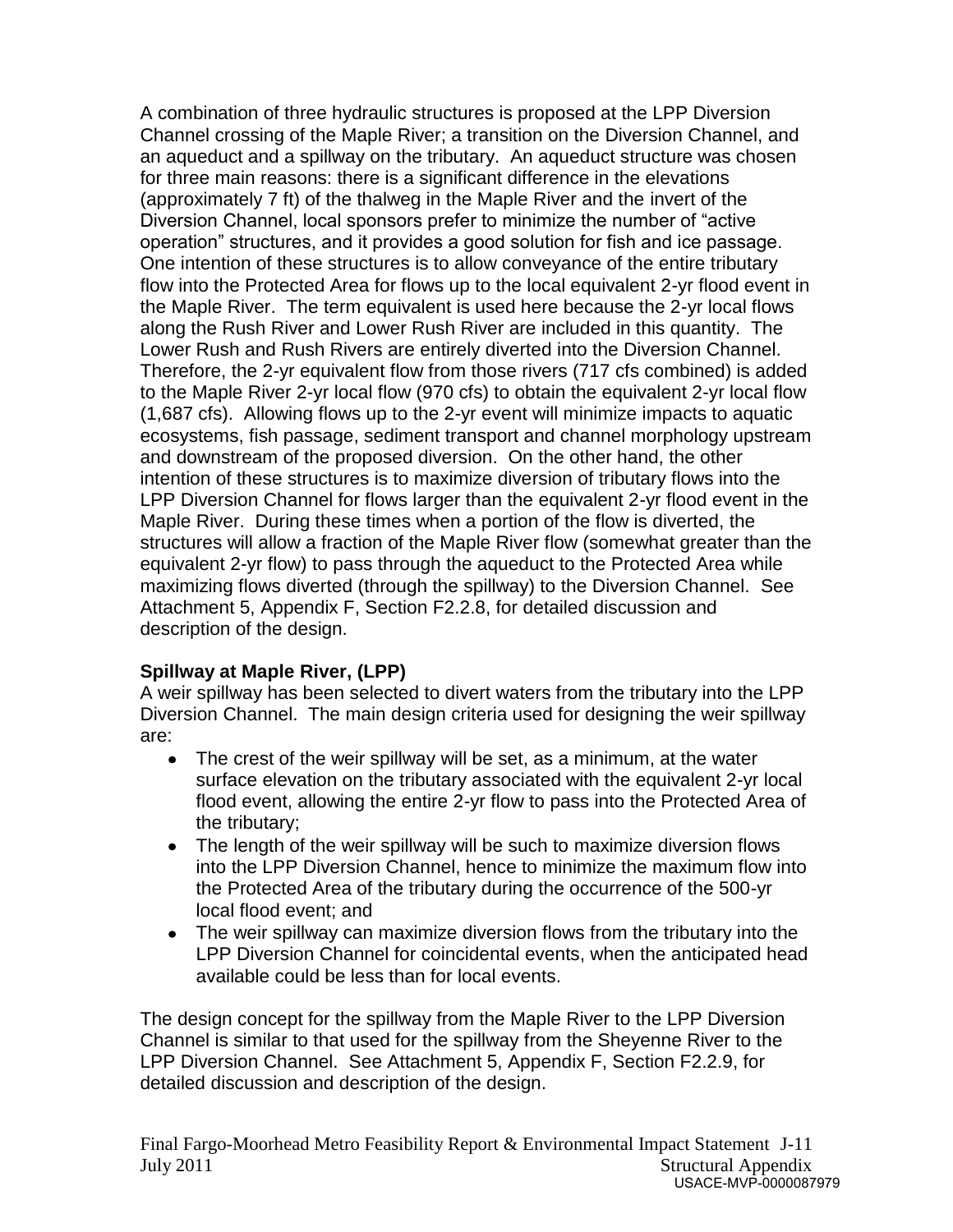# **Drop Structure at Lower Rush River, (LPP)**

The type of structure recommended for the Lower Rush River is a stepped concrete spillway that will divert all flows directly into the LPP Diversion Channel. Fish passage between the upstream portion of these rivers and the LPP Diversion Channel would be accommodated by a separate low flow channel. The existing portions of the Lower Rush River and Rush River downstream of the Diversion Channel are primarily straight drainage channels and do not display many characteristics typically associated with natural streams. Downstream of the confluence of the Lower Rush fish passage and the LPP Diversion Channel, habitat enhancements and low flow channel meandering would be implemented, thereby increasing the quality and quantity of habitat in these rivers, when compared to existing conditions. This is further discussed in Exhibit K. See Attachment 5, Appendix F, Section F2.2.10, for detailed discussion and description of the design.

### **Fish Passage on Lower Rush River, (LPP)**

Fish passage consisting of a single channel of alternating pools and riffles allows fish to move between the Diversion Channel and the Lower Rush River for events ranging up to approximately the 10-yr event on the Red River. Additional details, tables, and figures pertaining to the design of fish passage at the Lower Rush River Drop Structure is included in Exhibit G. See Attachment 5, Appendix F, Section F2.2.11, for detailed discussion and description of the design.

# **Drop Structure at Rush River, (LPP)**

The design of the drop structure at the Rush River is similar to the design for the Lower Rush River outlined in Section 2.2.10. Exhibit D presents the hydraulic design for the diversion structures on the Rush River. The rise and run of the drop structure steps are 1.1 and 1.7 ft, respectively. The stepped spillway is placed several feet upstream of the confluence of the river bed and the LPP Diversion Channel side slope. The stilling basin downstream of the stepped spillways has been sized by calculating the head loss over the steps under skimming flow during 10-yr floods and larger events. Tailwater effect was not incorporated in sizing the stilling basins. The channel bed from downstream of the stilling basin to the bed of the LPP Diversion Channel is assumed to be lined with riprap. The resulting designs are presented in Table F10. See attachment 5, Appendix F, Section F2.2.12, for detailed discussion and description of the design.

#### **Fish Passage on Rush River, (LPP)**

The design considerations used for the fish passage at the Rush River are similar to those at the Lower Rush River (see Section F2.2.11), and they will not be repeated here except for some specifics applicable to this facility. Additional details, tables, and figures regarding the design of fish passages at the Rush River Drop Structure are presented in Exhibit G. See Attachment 5, Appendix F, Section F2.2.13, for detailed discussion and description of the design.

# **Outlet Structure to Red River of the North, (LPP)**

Final Fargo-Moorhead Metro Feasibility Report & Environmental Impact Statement J-12 July 2011 Structural Appendix USACE-MVP-0000087979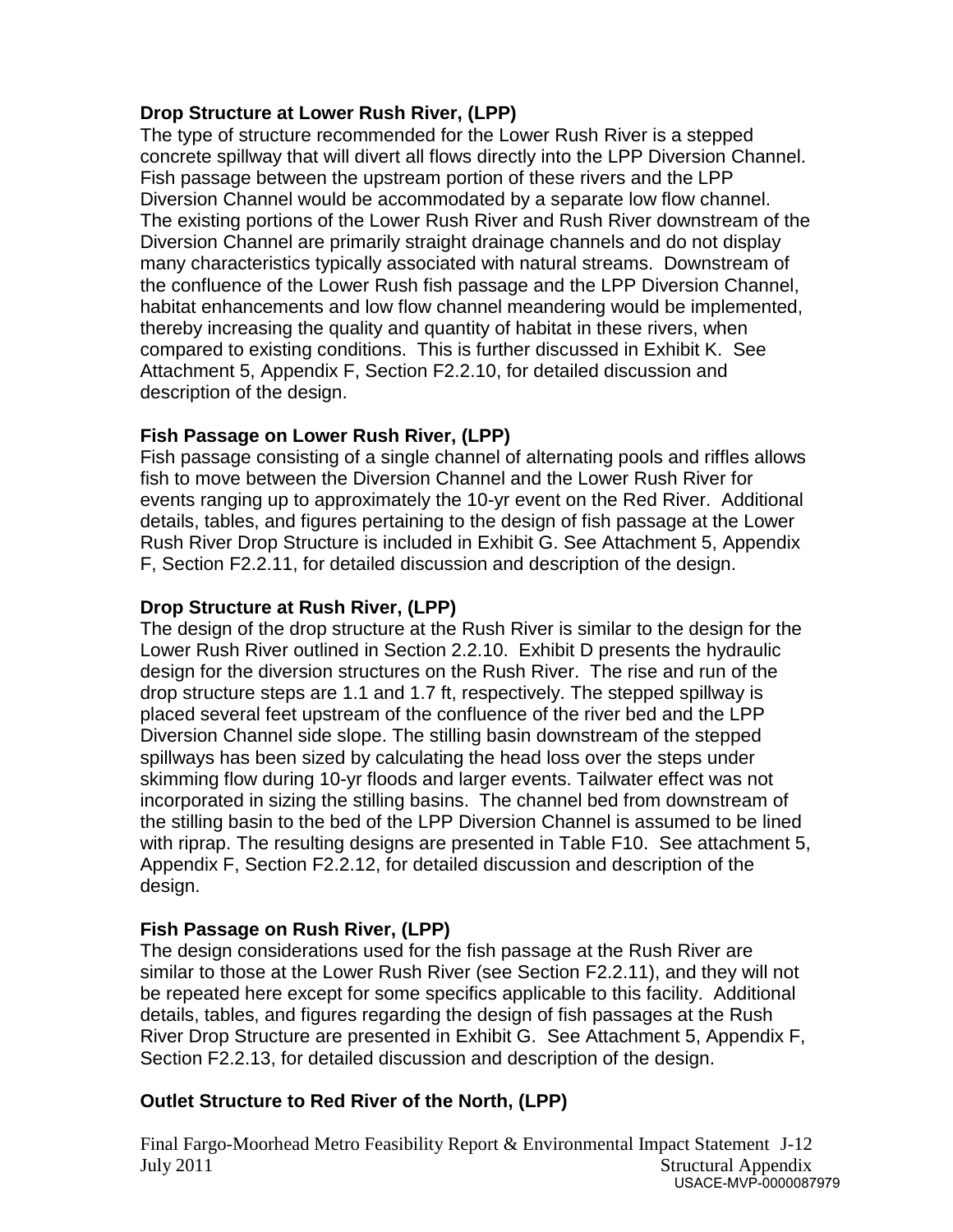The Phase 3 Outlet of the Diversion Channel into the Red River of the North consisted of riprap over the downstream 300 ft of the Diversion Channel. This outlet configuration was possible because the Outlet Structure elevation was near the bottom of the Red River. However, with the introduction of staging in Phase 4, the peak flows diverted through the Diversion Inlet Structure was reduced from 35,000 cfs down to 19,000 cfs. As a result the cross sectional area of the Diversion Channel was reduced and the bottom invert was raised. As a consequence of these changes, the drop into the Red River at the Outlet Structure has increased from approximately 11 ft to 20 ft. See Attachment 5, Appendix F, Section F2.2.14, for detailed discussion and description of the design.

#### **Storage Area 1, (LPP)**

The hydraulic design of Storage Area 1 focused on assessing alternatives inlet and outlet controls. Exhibit E presents the feasibility design analysis for Storage Area 1. This feasibility design is also presented in Drawings S-414 and S-418 through S-420. The footprint of Storage Area 1 is 4360-acres. The peak storage during the 100-yr and 500-yr design flood events is over 55,000 acre-ft. During flood events water enters and leaves Storage Area 1 through the 1400-ft wide Inlet-Outlet Opening near the Wild Rice River Control Structure at the southeast corner of the storage area. The hydraulic analysis of Storage Area 1 evaluated the benefits of different opening widths, inlet elevations and locations along the south side of the storage area.

The inlet elevation generally has the largest effect on smaller flood events. A higher inlet elevation delays the point at which Storage Area 1 begins receiving water from the diversion system. It also increases the amount of water that is retained in the storage area after the flood has passed. Existing ground elevations set the practical lower limit for an inlet elevation. The existing ground along the southern portion of Storage Area1 ranges from elevation 911 to 915. The preliminary design uses an elevation of 910, with the assumption that some grading will be required to facilitate internal drainage within the storage area and also provide a way for water to enter the area that is slightly below existing grades. By setting the inlet elevation as low as feasibly possible, the storage area can be utilized during smaller flood events as well as large ones. See Attachment 5, Appendix F, Section F2.2.15, for detailed discussion and description of the design.

#### **Wolverton Creek Control Structure, (LPP)**

For the LPP, a Control Structure located on Wolverton Creek is necessary to limit the amount of water flowing into the Protected Area (i.e., the cities of Fargo and Moorhead). The proposed Wolverton Creek Control Structure functions as an open-close structure and is shown in Drawings S-411 and S-412. In other words, the Control Structure remains completely open during low flow events when it is desirable to have little impact on flows and water surface elevations during the smaller, more frequent flood events. During larger flood events the gates are completely closed. The flows on Wolverton Creek are very small compared to

Final Fargo-Moorhead Metro Feasibility Report & Environmental Impact Statement J-13 July 2011 Structural Appendix USACE-MVP-0000087979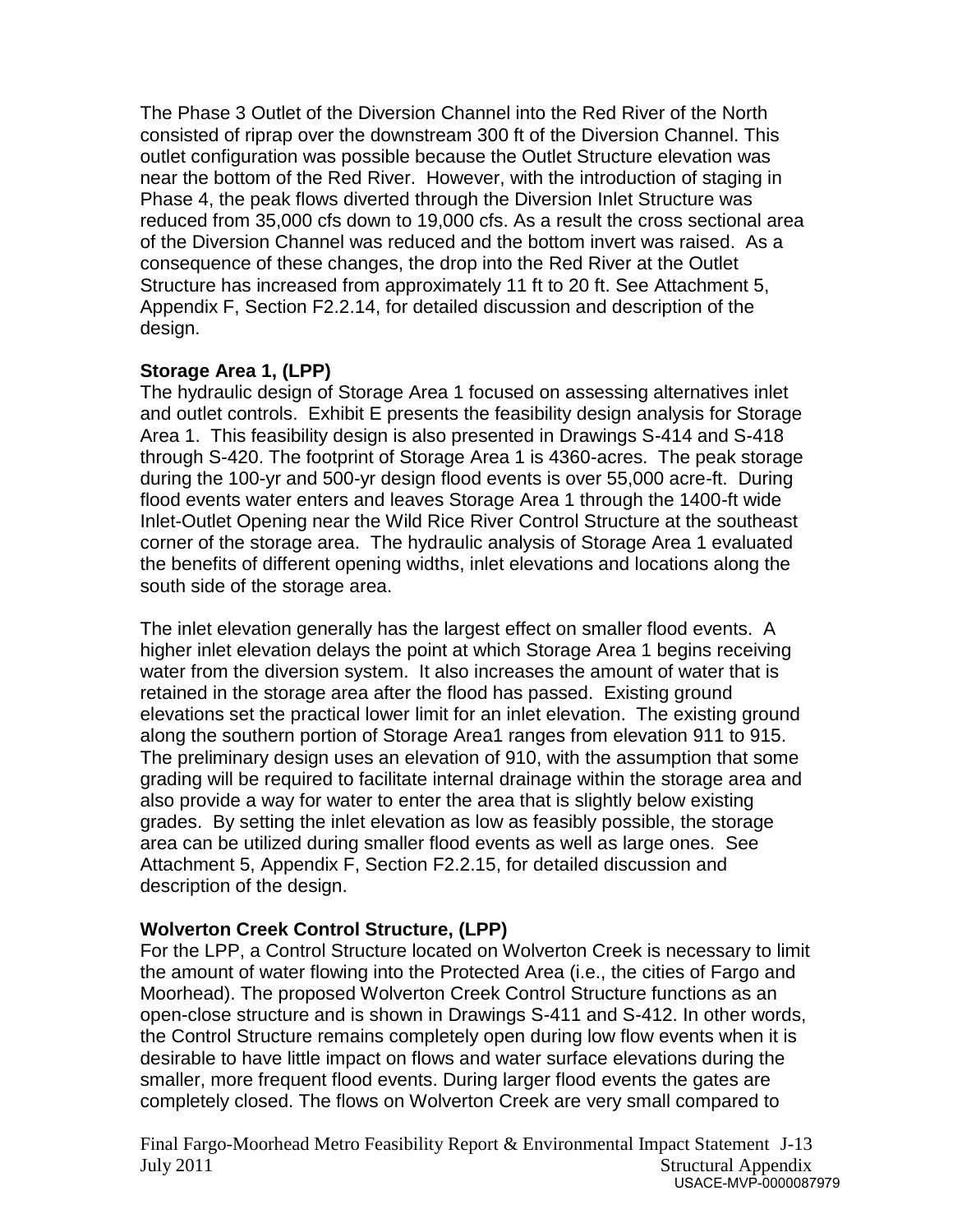flows on the Red River and Wild Rice River which determine how high water is staged upstream of the project. For this reason, the gates on Wolverton Creek are fully closed, and flows conveyed into the Protected Area are controlled by the gates located on the Red River and Wild Rice River. The gates at the Wolverton Creek Control Structure would be opened following the flood event. See Attachment 5, Appendix F, Section F2.2.16, for detailed discussion and description of the design.

#### **Local Drains Drop Structure, (LPP)**

The design of the drop structure at Drain 14 is similar to the design for the Rush River and Lower Rush River (see Sections F2.2.10 and F2.2.12). Exhibit F presents the hydraulic design for the stepped drop structure. The drop structure is also shown in Drawing S-430. The rise and run of the drop structure steps are 0.7 and 1.5 ft, respectively. The stilling basin downstream of the stepped spillway has been sized by calculating the head loss over the steps under skimming flow during 10-yr floods and larger events. Tailwater effect was not incorporated in sizing the stilling basins. The channel bed from downstream of the stilling basin to the bed of the LPP Diversion Channel is assumed to be lined with riprap. See Attachment 5, Appendix F, Section F2.2.17, for detailed discussion and description of the design.

### **Standard Project Flood (SPF) Analysis**

The tie-back levees south of the project were determined by analysis of the Standard Project Flood (SPF). Levee heights were selected so that during an SPF event, which is larger than the 500-yr event, flows will overtop County Road 17 and be conveyed west prior to overtopping the main east-west levee and flowing into the Protected Area. SPF hydrographs were provided by the USACE in order to set the levee heights south of the project.

The top of the north-south levee along County Road 17 was set at elevation 923, or the elevation to which water is staged during floods larger than the 100-yr event. The top of the east-west levee (i.e., the main levee that runs through the Control Structures on the Wild Rice River, Red River, and Wolverton Creek) was set at elevation 927. See Attachment 5, Appendix F, Section F2.2.18, for detailed discussion and description of the design.

#### **GEOTECHNICAL ENGINEERING**

The geotechnical engineering of the hydraulic structures, including description of available geotechnical data, seepage analysis, slope stability and pile capacity, are described below. See Attachment 5, Appendix F, Section F3.0, for detailed discussion and description of the design.

#### **STRUCTURAL DESIGN**

The structural design of the hydraulic structures, including loads, load combinations, reinforced concrete design, pile design, sheet piles, and assumptions are described below. The structural design performed for this Phase 4 study is at the feasibility level only, to support feasibility cost estimates for the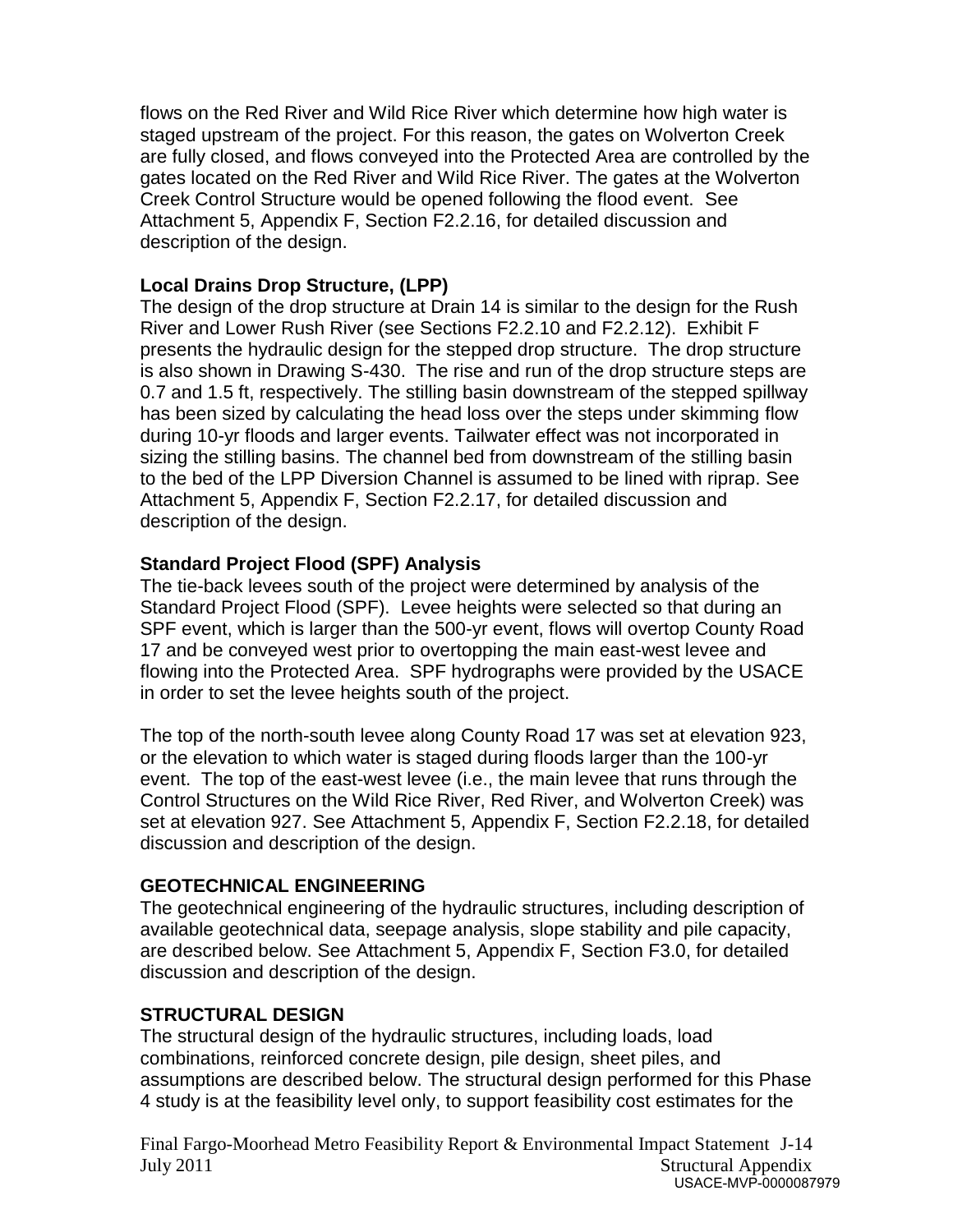proposed project. See Attachment 5, Appendix F, Section F4.0, for detailed discussion and description of the structural design.

# **CIVIL DESIGN AT HYDRAULIC STRUCTURES**

The purpose of this section of Appendix F is to provide general information related to the siting and civil site design of the hydraulic structures associated with this project. After providing some general background data related to the sources of the data used in the civil design the discussion will address each major structure. Structures addressed will include:

- The Red River and Wild Rice River Control Structures
- The Sheyenne and Maple River Aqueducts
- The Lower Rush and Rush River drop structures
- The connecting channel weir, the primary Inlet Structure to the Diversion and Outlet Structure to the Red River of the North
- Additional structures related to Wolverton Creek, Drain 14, and Storage Area 1
- Storage Area 1

See Attachment 5, Appendix F, Section F5.0, for detailed discussion and description of the design.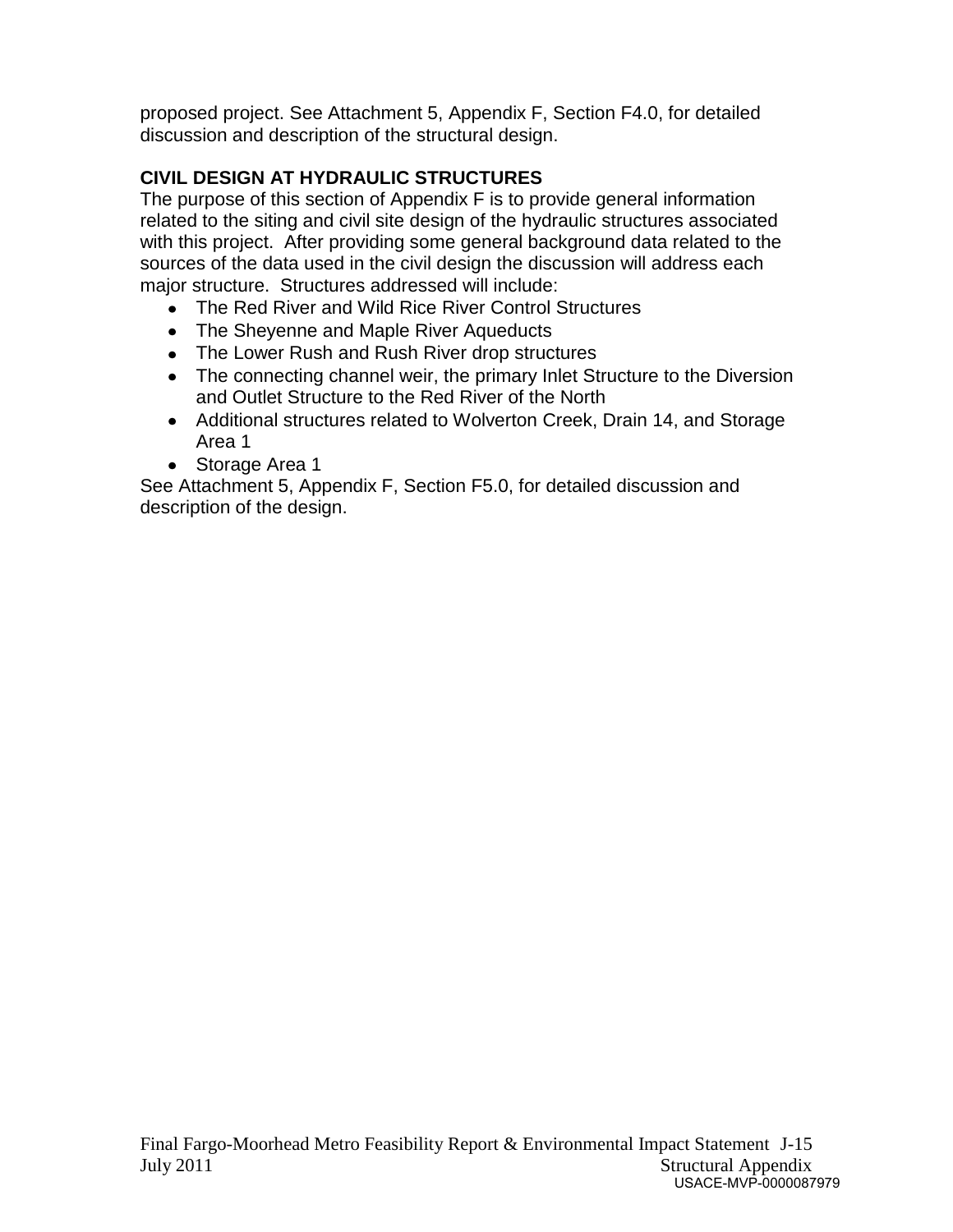# **ICE IMPACTS ON PRELIMINARY DESIGNS**

An independent study on the impact of ice on the preliminary structural design was conducted by the Ice Engineering Group, part of the US Army Engineer Research and Development Center. The report and figures are included In Attachment 5, Appendix F, Exhibit J-Ice.

- Although peak stages on the Red River of the North (RRN) are often iceaffected, the ice breakup on the RRN is typically gradual with little dynamic movement of ice floes. Ice jams do occur however, and when the river is already at or above flood stage, these jams can greatly exacerbate the situation. During the peak floods 1997 and 2009, much flow was out of bank with short sections of sheet ice remaining in the channel bends.
- The long-term RRN gage data suggest an increasing trend in annual peak discharge magnitude and variability, with the bulk of the peak flow events occurring during the ice season. If it is decided that these trends are real, some conservatism may need to be added to design to accommodate increased future peak discharges.
- Under flood conditions, in the area of the proposed diversion structure, the 40-50 ft depths and low approach velocities will cause sheet ice and large floes to accumulate upstream of the structure without passing the gates. Provided the floes accumulate edge-to-edge and do not thicken into a multi-layer ice accumulation, this does not pose a problem in terms of ice passing into the diversion channel, provided the ice can be retained in the RRN (see Item 4 below).

Ice may pass the gates at the 2 and 5 year discharges provided the ice floes do not arch and stop upstream of the gate opening(s).

- The project design must include provisions to prevent RRN ice floes from entering the diversion canal(s). This might consist of rows of piers or piles to retain the floes in the main channel of the RRN. Depending on hydraulic conditions it may be possible to retain the ice floes in the main river channel using the less expensive alternative of ice booms. The necessity and design of ice retention schemes will depend on further analysis of expected ice conditions and ice processes in the vicinity of the canal entrances need to be examined in detail.
- The crossing structure at the Wild Rice River will have similar ice issues as the RRN diversion structure. It is predicted that the gated structure will retain Wild Rice river ice under all but the lowest flood discharges. At the Sheyenne and Maple crossing structures, ice accumulations are possible at the transitions from the natural channels to the aqueducts. This will be acceptable as long as the accumulated ice does not shove-thicken into a multi-layer ice jam. As with the RRN diversion structure, provisions will be